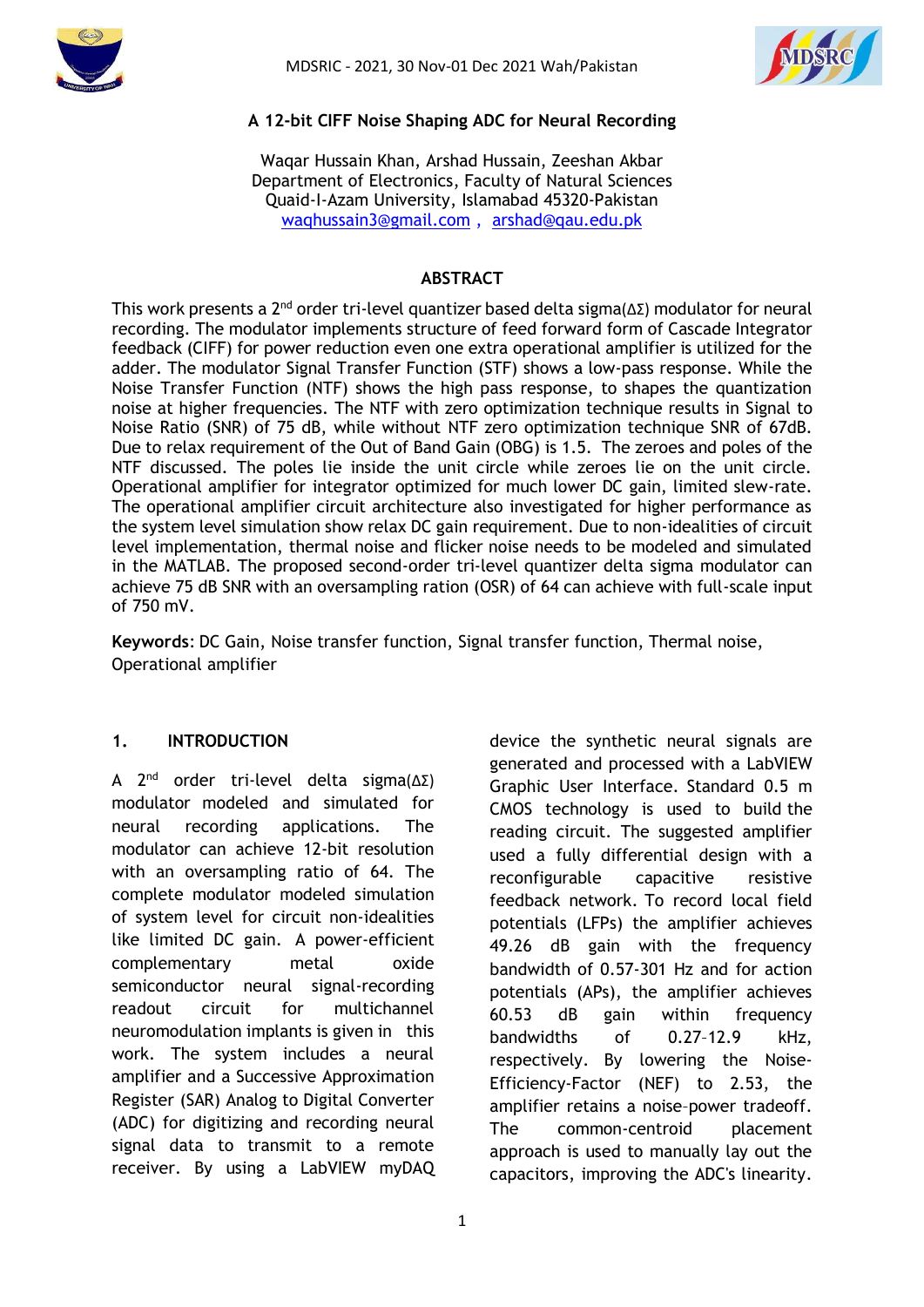



With an SNR of 45.8 dB and an 8-bit resolution, the SAR-ADC achieves a Signal to Noise Ratio (SNR). At a modest sampling rate of 10k samples/s, the ADC shows an Effective Number of Bits (ENOB) of 7.32. The chip's overall power consumption is 26.02 W, making it ideal for a multichannel brain signal recording device [1]. Because of stringent dynamic range requirements to resolve small-signal amplitudes buried in noise amidst large artefact and stimulation transients, as well as stringent power and volume constraints to enable minimally invasive untethered operation, neural electrical potentials from the brain pose significant challenges. We describe a neural recording System of sixteen channel on Chip (SoC) in a 65-nm CMOS based process with a higher than input dynamic range of 90 dB and input less than 1 V rms referred noise from dc to 500 Hz, power consumption  $0.8W$ , and  $0.024$  mm<sup>2</sup> area per channel, with a 0.8 W power consumption and 0.024 mm 2 area per channel. Each recording channel is equipped with a hybrid analog digital second order oversampling ADC. Also, in the digital domain for high conversion gain and dynamic offset subtraction it has biopotential signal connecting directly to the second integrator. To avoid signal distortion, it bypasses the need for filtering based on high pass preamplification in neural recording systems. The integrated ADC-direct neural recording offers a record figure of merit, with a combined front end and ADC noise efficiency factor NEF of 1.81 and a matching power-efficiency-factor (PEF) of 2.6. The predictive digital auto-ranging of the binary quantizer allows for even faster transient recovery while staying fully dccoupled. As a result, the neural ADC can record slow potentials of frequency 0.01- Hz and recover from 200-mV peak-to-peak transients in 1 ms, as both are the key needs for recording based on electrocortical for brain activity mapping. In vivo recordings from the frontal cortex of a marmoset primate show that it has a unique ability to resolve local field potentials which are ultra-slow indicative of the subject's arousal state [2]. This study describes a low noise analoguefront- end (AFE) and a low power analog to digital converter as part of a low noise neural recording integrated circuit (ADC). The biopotentials AFE amplifies, while the ADC is used to convert the input signal to output which is in digital form. The AFE has a -3dB 38.8Hz-10.6kHz of bandwidth with 53.4dB of mid-band gain. AFE has a NEF of 8.1 and 10.8Vrms of total IRN. The ADC has a resolution of 10 bits and runs at 2.5MS/s. In a 0.18m CMOS process, the device is produced and successfully tested. [3].

This paper proposed a second-order trilevel quantizer based delta sigma(∆Σ) modulator for neural recording. The modulator implements structure of cascade of integrator with multiple feedback (CIFF) for power reduction even one extra operational amplifier is utilized for the adder. The modulator signal transfer function (STF) shows a low-pass response. While the noise transfer function (NTF) shows the high pass response, to shapes the quantization noise at higher frequencies. The NTF zero optimization technique results in signa-tonoise-ratio (SNR) of 75 dB, while without NTF zero optimization technique SNR is 67 dB. Due to relax requirement the OBG set to 1.5. The zeroes and poles of the NTF discussed. The poles lie inside the unit circle while zeroes lie on the unit circle. The operational amplifier for the integrator optimized for much lower DC gain, limited slew-rate. The operational amplifier circuit architecture also investigated for higher performance as the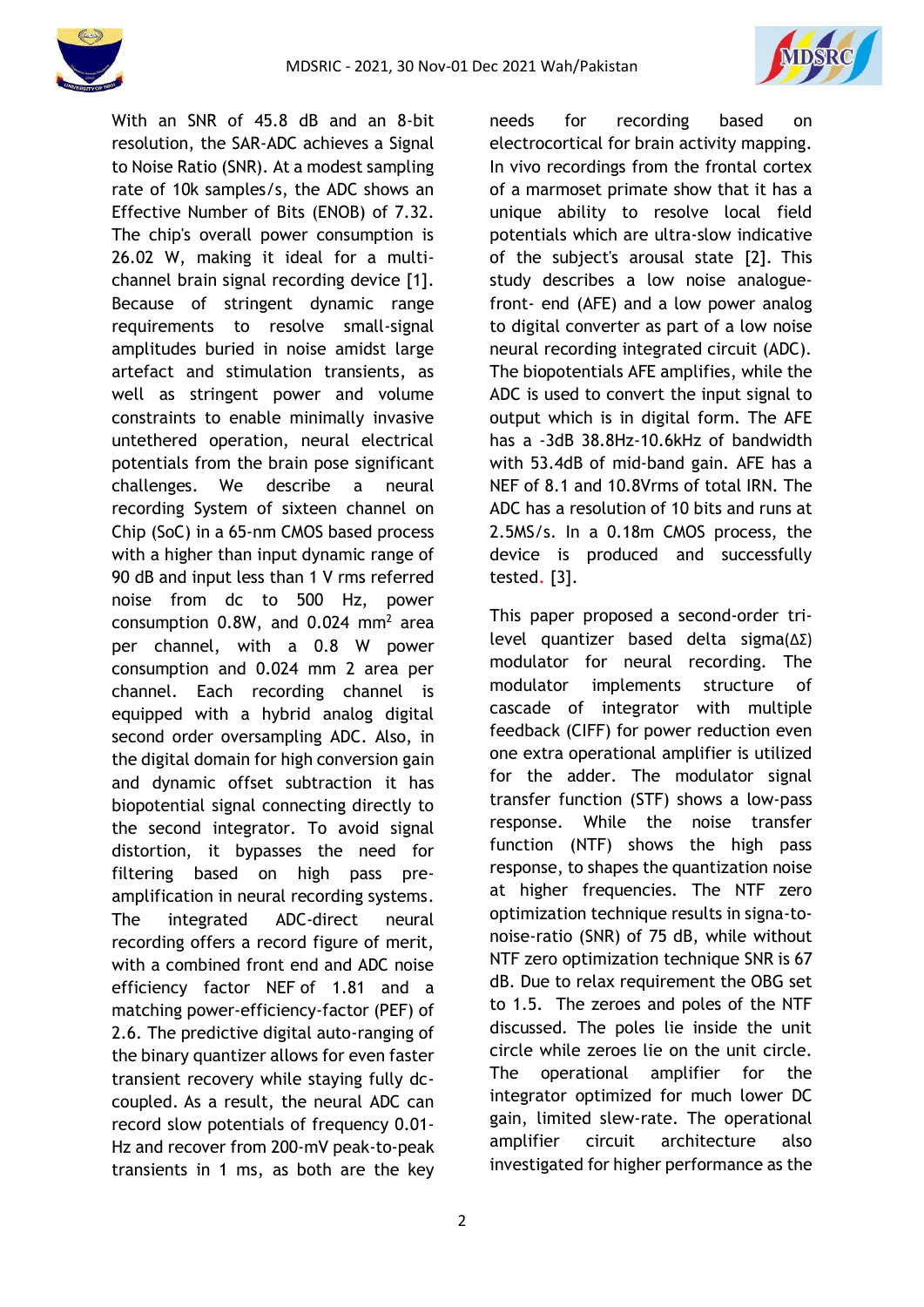



system level simulation show relax DC gain requirement. Due to non-idealities of circuit level implementation, thermal noise and flicker noise needs to be modeled and simulated in the MATLAB. The proposed second-order tri-level quantizer delta-sigma modulator can achieve SNR of 75 dB with an oversampling ration (OSR) of 64 can achieve with fullscale input of 750 mV.

After the introduction, the second section discuss the design of the modulator design with CIFB and CIFF structure, while the third section describes the modeling and simulation of the modulator and explain the operational amplifier for integrator for the fifth-order 4-bit quantizer for CT



**Figure 1: STF and NTF plot (CIFF)**



**Figure 2: Transient output (CIFF)**

design implementation. Finally, the section four concludes the paper.

### **2. MODULATOR DESIGN**

A second order with two integrators in the loopfilter and tri-level quantizer modulator modeled using Delta-Sigma Toolbox [12]. The CIFF investigated for higher out-of-band-gain (OBG) of 6 with moderate oversampling ratio of 64 without NTF zero optimization technique. The modulator with CIFB topology can achieve SNR of 75 dB with OSR of 64. Due to the reason of low pass modulator, the STF of the modulator have low pass behavior. While the NTF have high pass response to shape more quantization noise at high frequency. The coefficients of the proposed second order multiple bit CIFF obtained from Delta-Sigma Toolbox. These coefficients represent the ratio of capacitors at the discrete-time implementation of the modulator. Figure 1 illustrates the modulator's STF and NTF. In Figure 1 it is shown clearly that the OBG of the CIFF modulator is 1.5. While STF of the modulator shows low-pass response to allow those signals, which are at low frequencies and attenuate high frequency signal. The peaking in the STF is due to the CIFF topology. Figure 2 illustrates the modulator's transient output, which demonstrates pulse coded modulation (PCM). Figure 3 depicts the STF and NTF plots. While the Figure 4 shows the output power spectral density (PSD) plot with SNR of 75.6, achieving effective number of bit (ENOB) of 12-bit. The modulator NTF shows a sharp noise shaping response due to the reason that all integrator inside the loopfilter is assumed having infinite DC gain. The noise floor is at the level of - 100dB, the quantization noise is suppressed maximum with nine integrators inside the loopfilter. Due to moderate OSR of 64, the signal bandwidth is small. Due to CIFF topology of the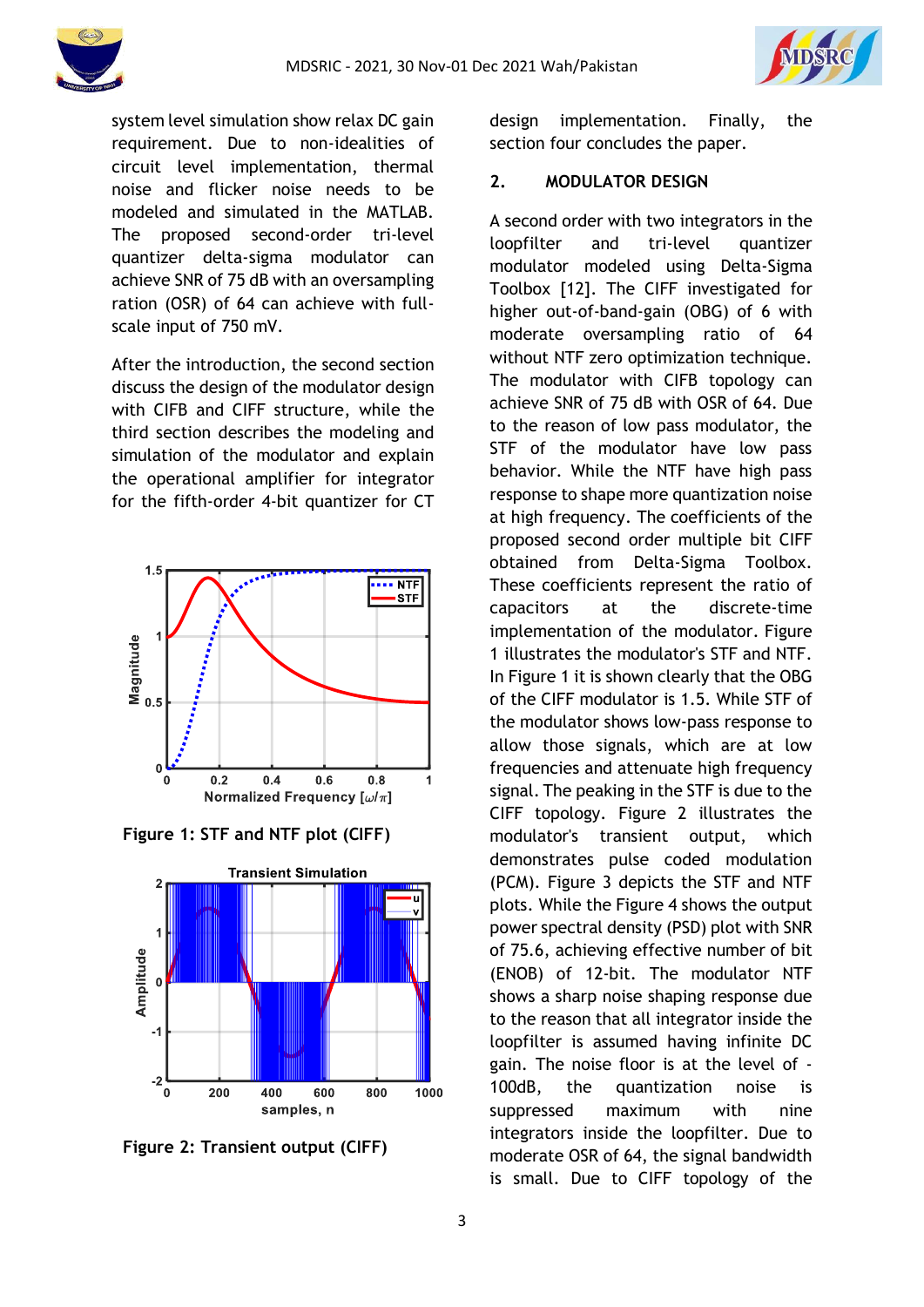



modulator the signal swing inside the loopfilter is smaller as a results operational amplifier with very low DC



**Figure 3: STF and NTF plot (CIFF)**



**Figure 4: Output PSD plot (CIFF)**



**Figure 5: Output states of the integrators**

gain will be demanded for the suppression of the quantization noise. Due to CIFF topology the stability of the loopfilter is very compromised due to the disadvantage of single feedbacks, while the overall modulator becomes power low power with many low DC gain amplifier inside the loopfilter.

### **3. RESULTS & DICUSSION**

A 2<sup>nd</sup> order tri-level delta sigma modulator modeled for neural recording applications. The modulator topology is CIFF used for low DC gain requirement, as the loopfilter process only the quantization noise and signal are feedforward to the quantizer. The simulation environment SD Toolbox [14] which simulates the circuit non-idealities are used. This section will discuss about the circuit non-idealities like thermal noise or kT/C, flicker noise, finite operational amplifier gain, finite slewrate, finite gain-bandwidth (GBW).

### **4. CONCLUSION**

A 2 nd order tri-level delta sigma(∆Σ) modulator is modeled. In simulation, the modulator achieved higher SNR of 75 dB for neural recording application. The NTF zero optimization technique results in signa-to-noise-ratio (SNR) of 75 dB, while without NTF zero optimization technique SNR is 67 dB. Due to relax requirement the OBG set to 1.5. The zeroes and poles of the NTF discussed. The poles lie inside the unit circle while zeroes lie on the unit circle. The operational amplifier for integrator optimized for much lower DC gain, limited slew-rate. The operational amplifier circuit architecture also investigated for higher performance as the system level simulation show relax DC gain requirement. Due to non-idealities of